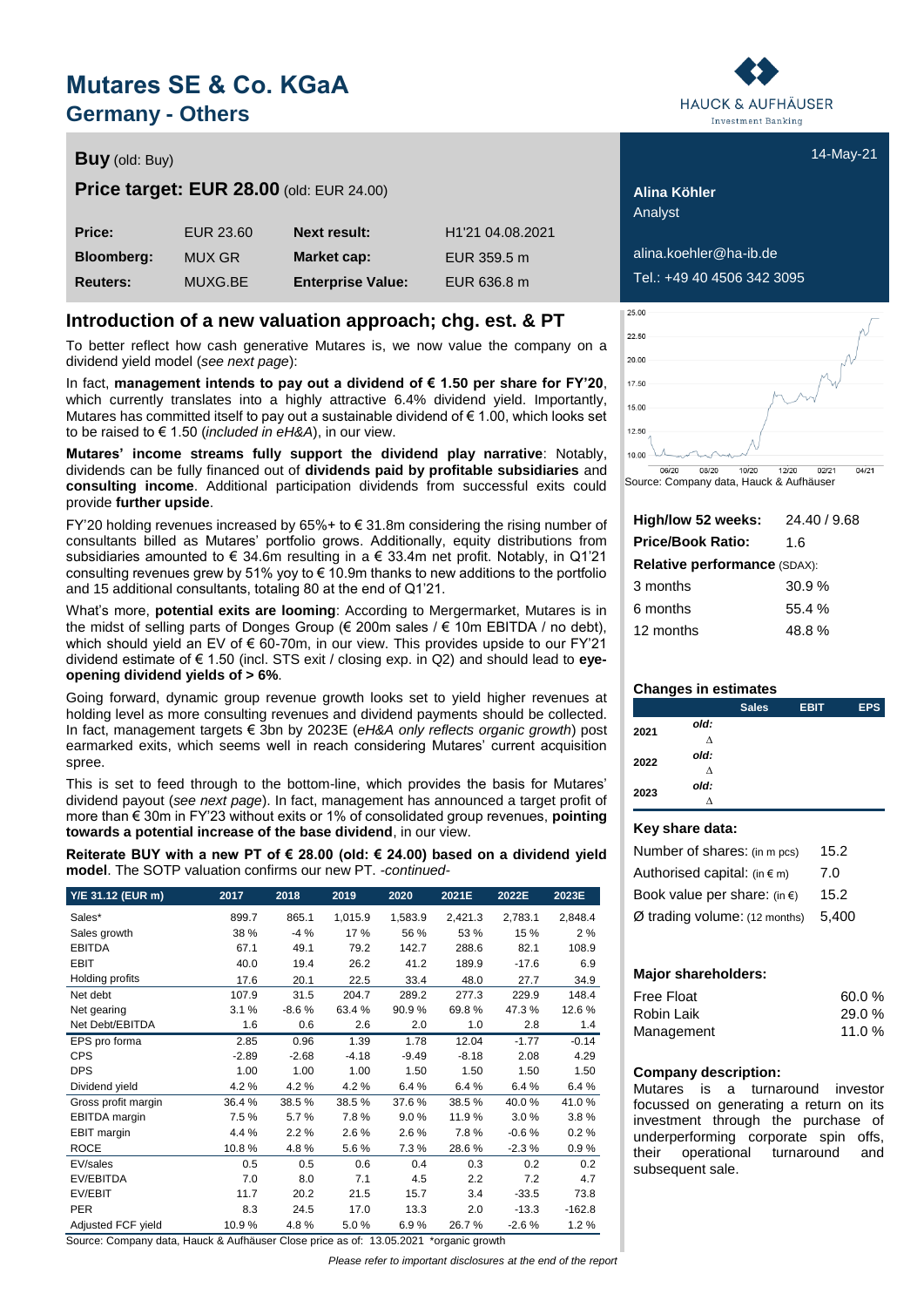In order to adjust for the pitfalls of estimating earnings growth of newly added (private) turnaround cases and better reflect Mutares' high cash generation, a dividend yield model is now applied to value Mutares.

Simply put, the model assumes that dividend investors require companies to generate a minimum return on the investor's purchase price. The required dividend yield equals the model's **hurdle rate of 4.5%.** Anything less suggests the stock is expensive; anything more suggests the stock is cheap.

The hurdle rate is derived from the peer group's 1-year-forward dividend yield. We place Mutares at the upper end of the range of 1.24% - 5.11% to account for the fact that the company positions itself as a dividend play.

| <b>Company</b>           | <b>Currency</b> | Dividend FY'21E | Price per share | Dividend yield |
|--------------------------|-----------------|-----------------|-----------------|----------------|
| <b>EQT</b>               | <b>SEK</b>      | 3.35            | 269.2           | 1.24%          |
| Melrose                  | GBp             | 3.32            | 158.4           | 2.09%          |
| Eurazeo                  | <b>EUR</b>      | 1.53            | 69.4            | 2.20%          |
| <b>Partners Group</b>    | <b>CHF</b>      | 28.75           | 1306            | 2.20%          |
| Altamir                  | <b>EUR</b>      | 0.66            | 24              | 2.75%          |
| Deutsche Beteiligungs AG | <b>EUR</b>      | 1.03            | 33.65           | 3.07%          |
| 3i Group                 | GBp             | 37.90           | 1203            | 3.15%          |
| Apollo                   | <b>USD</b>      | 2.45            | 57.63           | 4.25%          |
| Aurelius                 | <b>EUR</b>      | 1.38            | 26.92           | 5.11%          |
| Average                  |                 |                 |                 | 2.90%          |

*Source: Bloomberg*

Considering that Mutares has already announced a  $\epsilon$  1.50 dividend for FY'20 and should be able to fund a  $> \epsilon$  1.50 dividend for FY'21 following the sale of Rothemühle, the expected closing of the STS sale and further potential exits, we base our fair value on an average of € 1.50 and its guaranteed base dividend of € 1.00.

| in $\epsilon$ m except number of consultants | 2020   | 2021E  | 2022E  | 2023E  |
|----------------------------------------------|--------|--------|--------|--------|
| No. of consultants (year end)                | 70     | 100    | 130    | 160    |
| Consolidated group revenue*                  | 1583.9 | 2200.0 | 2700.0 | 3000.0 |
| Consulting revenue at Holding company        | 31.9   | 46.75  | 63.25  | 79.75  |
| Dividends (excl. exit gains)                 | 34.6   | 13     | 15     | 20     |
| Exits                                        |        | 30     |        |        |
| Costs at Holding company                     | 33.1   | 41.8   | 50.6   | 64.9   |
| Net profit at Holding company**              | 33.4   | 48.0   | 27.7   | 34.9   |
| in % of consolidated group revenue           | 2.1%   | 2.2%   | 1.0%   | 1.2%   |

*Source: Company data; Hauck & Aufhäuser estimates*

*\* targeted by management*

*\*\* excl. potential exits*

| in $(E)$ m except per share data | Base + performance dividend | <b>Base dividend</b> |
|----------------------------------|-----------------------------|----------------------|
| Number of shares outstanding     | 15.4                        | 15.4                 |
| Market cap                       | 368.3                       | 368.3                |
| Dividend per share               | 1.5                         | 1.0                  |
| Total dividend payout            | 23.1                        | 15.4                 |
| Hurdle rate                      | 4.5%                        | 4.5%                 |
| Dividend yield                   | 6.3%                        | 4.2%                 |
| Fair equity value                | 513.7                       | 342.5                |
| Fair equity value per share      | 33.3                        | 22.2                 |

*Source: Company data; Hauck & Aufhäuser estimates*

The **model indicates a fair value of € 28 per share.** Notably, **the potential raise of the base dividend provides considerable upside**, in our view.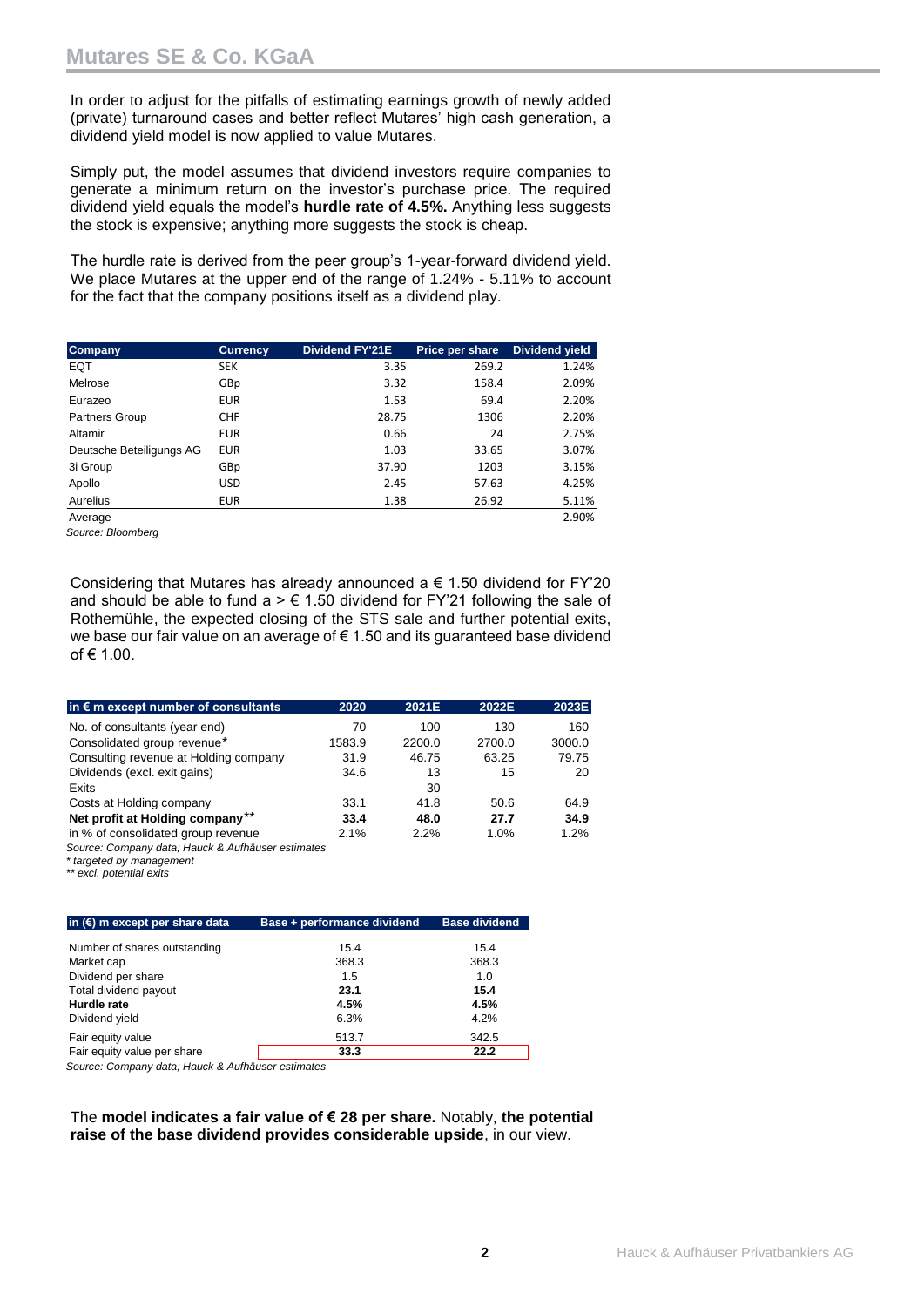Our SOTP model valuation supports our PT. The model is based on FY'22 figures.

| adj NAV $(\epsilon m)$              |       |
|-------------------------------------|-------|
| <b>Automotive &amp; Mobility</b>    | 139.6 |
| <b>Goods &amp; Services</b>         | 212.1 |
| <b>Engineering &amp; Technology</b> | 246.9 |
| Group net debt                      | 236.6 |
| <b>Holding value</b>                | 39.0  |
| <b>Total</b>                        | 401.1 |
| ner share $(f)$                     | 26 3  |

**per share (€)** 26.3<br>
\*incl. cash, bond, bank debt, factoring, lease liab., minorities, pension provisions, other interest-bearing debt

*Source: Company data; Hauck & Aufhäuser estimates*

|                                     | EBITDA 2022E EV/EBITDA 2022 Shareholding Allocation EV in €m |     |      |      |       |
|-------------------------------------|--------------------------------------------------------------|-----|------|------|-------|
| <b>Automotive &amp; Mobility</b>    |                                                              |     |      |      |       |
| Elastomer                           | 5.5                                                          | 5.0 | 100% | 80%  | 22.0  |
| STS                                 |                                                              |     | 65%  | 100% | 40.0  |
| Plati / Lacroix & Kress             | 6.7                                                          | 5.5 | 80%  | 80%  | 23.7  |
| <b>KICO</b>                         | 1.4                                                          | 3.5 | 100% | 80%  | 3.9   |
| <b>PRIMOTECS</b>                    | 6.5                                                          | 5.0 | 100% | 80%  | 25.9  |
| <b>SFC Solutions</b>                | 4.4                                                          | 5.0 | 100% | 80%  | 17.5  |
| iinovis (Valmet)                    | 2.2                                                          | 6.0 | 100% | 50%  | 6.6   |
|                                     |                                                              |     |      |      | 139.6 |
| <b>Engineering &amp; Technology</b> |                                                              |     |      |      |       |
| Balcke Dürr                         | 6.9                                                          | 6.0 | 100% | 80%  | 33.1  |
| Donges Group                        | 28.8                                                         | 6.5 | 100% | 100% | 187.2 |
| Gemini                              | 3.0                                                          | 6.5 | 100% | 80%  | 15.6  |
| Eupec                               | 0.6                                                          | 7.0 | 100% | 50%  | 2.1   |
| Royal de Boer + Gea                 | 2.6                                                          | 5.0 | 100% | 50%  | 6.5   |
| Clecim (Primetals)                  | $-3.0$                                                       | 5.5 | 100% | 50%  | na    |
| <b>ADComms</b>                      | 2.0                                                          | 6.0 | 100% | 20%  | 2.4   |
|                                     |                                                              |     |      |      | 246.9 |
| <b>Goods &amp; Services</b>         |                                                              |     |      |      |       |
| cenpa                               | 2.1                                                          | 6.5 | 100% | 100% | 13.7  |
| keeeper                             | 9.9                                                          | 8.0 | 100% | 100% | 79.2  |
| <b>SABO</b>                         | 0.9                                                          | 8.0 | 100% | 50%  | 3.6   |
| TrefilUnion                         | 0.0                                                          | 6.5 | 100% |      | na    |
| <b>BEXity</b>                       | 10.2                                                         | 8.0 | 100% | 50%  | 40.6  |
| Terranor (NCC)                      | 6.5                                                          | 6.0 | 100% | 80%  | 31.2  |
| Lapeyre                             | $-25.0$                                                      | 6.0 | 100% | 20%  | na    |
| EXI                                 | 0.0                                                          | 7.0 | 100% | 50%  | na    |
| La Rochette                         | 13.0                                                         | 6.0 | 100% | 50%  | 39.0  |
| Carglass Maison                     | 2.0                                                          | 6.0 | 80%  | 50%  | 4.8   |
|                                     |                                                              |     |      |      | 212.1 |

*Source: Company data; Hauck & Aufhäuser estimates*

**Note**: For companies, which are expected to be loss-making in FY'22, we included the estimated cash dowry less cash burn in our current Group net debt estimate.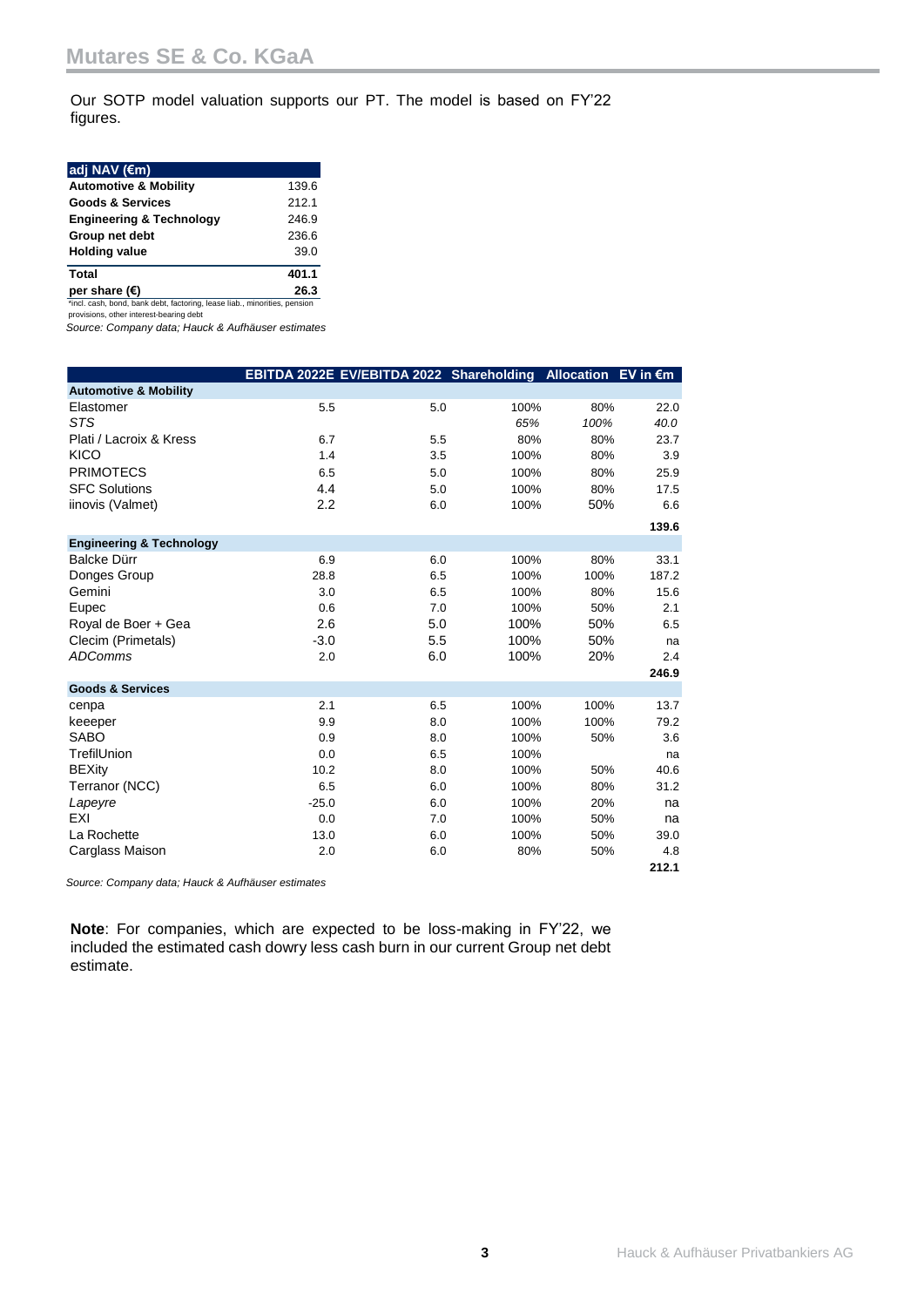## **Financials**

| Profit and loss (EUR m)                                 | 2017   | 2018    | 2019    | 2020    | 2021E   | 2022E   | 2023E   |
|---------------------------------------------------------|--------|---------|---------|---------|---------|---------|---------|
| <b>Net sales</b>                                        | 899.7  | 865.1   | 1,015.9 | 1,583.9 | 2,421.3 | 2,783.1 | 2,848.4 |
| Sales growth                                            | 38.4%  | $-3.8%$ | 17.4%   | 55.9%   | 52.9%   | 14.9%   | 2.3%    |
| Increase/decrease in finished goods and work-in-process | $-4.1$ | 0.1     | $-3.9$  | $-23.1$ | $-12.1$ | $-13.9$ | $-14.2$ |
| <b>Total sales</b>                                      | 895.6  | 865.2   | 1,012.0 | 1,560.8 | 2,409.2 | 2,769.1 | 2,834.1 |
| Other operating income                                  | 156.4  | 107.4   | 119.1   | 241.3   | 345.0   | 0.0     | 0.0     |
| Material expenses                                       | 569.6  | 532.4   | 622.6   | 974.6   | 1,482.4 | 1,661.5 | 1,672.1 |
| Personnel expenses                                      | 251.6  | 244.7   | 291.8   | 423.9   | 653.7   | 695.8   | 712.1   |
| Other operating expenses                                | 163.7  | 146.4   | 137.5   | 260.8   | 329.5   | 329.7   | 341.0   |
| Total operating expenses                                | 828.5  | 816.1   | 932.8   | 1,418.1 | 2,120.6 | 2,687.0 | 2,725.3 |
| <b>EBITDA</b>                                           | 67.1   | 49.1    | 79.2    | 142.7   | 288.6   | 82.1    | 108.9   |
| Depreciation                                            | 20.7   | 23.5    | 43.1    | 88.7    | 89.0    | 90.0    | 92.0    |
| <b>EBITA</b>                                            | 46.4   | 25.6    | 36.1    | 54.0    | 199.6   | $-7.9$  | 16.9    |
| Amortisation of goodwill                                | 0.0    | 0.0     | 0.0     | 0.0     | 0.0     | 0.0     | 0.0     |
| Amortisation of intangible assets                       | 6.4    | 6.2     | 9.9     | 12.8    | 9.7     | 9.7     | 10.0    |
| Impairment charges                                      | 0.0    | 0.0     | 0.0     | 0.0     | 0.0     | 0.0     | 0.0     |
| <b>EBIT</b> (inc revaluation net)                       | 40.0   | 19.4    | 26.2    | 41.2    | 189.9   | $-17.6$ | 6.9     |
| Interest income                                         | 3.4    | 0.5     | 1.5     | 3.9     | 1.4     | 1.7     | 2.3     |
| Interest expenses                                       | 7.9    | 5.1     | 11.0    | 28.2    | 10.9    | 11.1    | 11.4    |
| Other financial result                                  | 0.0    | 0.0     | 0.0     | 0.0     | 0.0     | 0.0     | 0.0     |
| <b>Financial result</b>                                 | $-4.5$ | $-4.6$  | $-9.5$  | $-24.3$ | $-9.5$  | $-9.4$  | $-9.1$  |
| Recurring pretax income from continuing operations      | 35.5   | 14.8    | 16.7    | 16.9    | 180.4   | $-27.0$ | $-2.2$  |
| Extraordinary income/loss                               | 0.0    | 0.0     | 0.0     | 0.0     | 0.0     | 0.0     | 0.0     |
| <b>Earnings before taxes</b>                            | 35.5   | 14.8    | 16.7    | 16.9    | 180.4   | $-27.0$ | $-2.2$  |
| Taxes                                                   | $-8.4$ | 2.8     | 0.0     | $-2.8$  | 0.0     | 0.0     | 0.0     |
| Net income from continuing operations                   | 43.9   | 12.0    | 16.7    | 19.7    | 180.4   | $-27.0$ | $-2.2$  |
| Result from discontinued operations (net of tax)        | 0.0    | 0.0     | 0.0     | 0.0     | 0.0     | 0.0     | 0.0     |
| <b>Net income</b>                                       | 17.6   | 20.1    | 22.5    | 33.4    | 48.0    | 27.7    | 34.9    |
| Minority interest                                       | $-0.3$ | $-2.7$  | $-4.5$  | $-7.4$  | $-3.0$  | 0.0     | 0.0     |
| Net profit (reported)                                   | 44.2   | 14.7    | 21.2    | 27.1    | 183.4   | $-27.0$ | $-2.2$  |
| Average number of shares                                | 15.4   | 15.2    | 15.2    | 15.2    | 15.2    | 15.2    | 15.2    |
| <b>EPS</b> reported                                     | 2.85   | 0.96    | 1.39    | 1.78    | 12.04   | $-1.77$ | $-0.14$ |

| Profit and loss (common size)                           | 2017     | 2018   | 2019   | 2020     | 2021E  | 2022E  | 2023E  |
|---------------------------------------------------------|----------|--------|--------|----------|--------|--------|--------|
| <b>Net sales</b>                                        | 100.0%   | 100.0% | 100.0% | 100.0%   | 100.0% | 100.0% | 100.0% |
| Increase/decrease in finished goods and work-in-process | neg.     | 0.0%   | neg.   | neg.     | neg.   | neg.   | neg.   |
| <b>Total sales</b>                                      | 99.5%    | 100.0% | 99.6%  | 98.5%    | 99.5%  | 99.5%  | 99.5%  |
| Other operating income                                  | 17.4 %   | 12.4 % | 11.7%  | 15.2 %   | 14.2 % | 0.0%   | 0.0%   |
| Material expenses                                       | 63.3%    | 61.5%  | 61.3%  | 61.5%    | 61.2%  | 59.7%  | 58.7%  |
| Personnel expenses                                      | 28.0%    | 28.3%  | 28.7%  | 26.8%    | 27.0%  | 25.0%  | 25.0%  |
| Other operating expenses                                | 18.2%    | 16.9%  | 13.5%  | 16.5%    | 13.6%  | 11.8%  | 12.0%  |
| Total operating expenses                                | 92.1%    | 94.3%  | 91.8%  | 89.5%    | 87.6%  | 96.5%  | 95.7%  |
| <b>EBITDA</b>                                           | 7.5 %    | 5.7%   | 7.8%   | 9.0%     | 11.9%  | 3.0%   | 3.8%   |
| Depreciation                                            | 2.3%     | 2.7%   | 4.2%   | 5.6%     | 3.7%   | 3.2%   | 3.2%   |
| <b>EBITA</b>                                            | 5.2%     | 3.0%   | 3.6%   | 3.4%     | 8.2%   | neg.   | 0.6%   |
| Amortisation of goodwill                                | 0.0%     | 0.0%   | 0.0%   | 0.0%     | 0.0%   | 0.0%   | 0.0%   |
| Amortisation of intangible assets                       | 0.7%     | 0.7%   | 1.0%   | 0.8%     | 0.4%   | 0.4%   | 0.4%   |
| Impairment charges                                      | 0.0%     | 0.0%   | 0.0%   | $0.0 \%$ | 0.0%   | 0.0%   | 0.0%   |
| <b>EBIT</b> (inc revaluation net)                       | 4.4 %    | 2.2%   | 2.6%   | 2.6%     | 7.8%   | neg.   | 0.2%   |
| Interest income                                         | 0.4%     | 0.1%   | 0.1%   | 0.2%     | 0.1%   | 0.1%   | 0.1%   |
| Interest expenses                                       | 0.9%     | 0.6%   | 1.1%   | 1.8%     | 0.5%   | 0.4%   | 0.4%   |
| Other financial result                                  | 0.0%     | 0.0%   | 0.0%   | 0.0%     | 0.0%   | 0.0%   | 0.0%   |
| <b>Financial result</b>                                 | neg.     | neg.   | neg.   | neg.     | neg.   | neg.   | neg.   |
| Recurring pretax income from continuing operations      | 3.9%     | 1.7%   | 1.6%   | 1.1%     | 7.4 %  | neg.   | neg.   |
| Extraordinary income/loss                               | $0.0 \%$ | 0.0%   | 0.0%   | 0.0%     | 0.0%   | 0.0%   | 0.0%   |
| <b>Earnings before taxes</b>                            | 3.9%     | 1.7%   | 1.6%   | 1.1%     | 7.4 %  | neg.   | neg.   |
| Tax rate                                                | $-23.7%$ | 18.9%  | 0.0%   | 0.0%     | 0.0%   | 0.0%   | 0.0%   |
| Net income from continuing operations                   | 4.9%     | 1.4%   | 1.6%   | 1.2%     | 7.4 %  | neg.   | neg.   |
| Income from discontinued operations (net of tax)        | 0.0%     | 0.0%   | 0.0%   | 0.0%     | 0.0%   | 0.0%   | 0.0%   |
| Net income                                              | 4.9%     | 1.4%   | 1.6%   | 1.2%     | 7.4 %  | neg.   | neg.   |
| Minority interest                                       | neg.     | neg.   | neg.   | neg.     | neg.   | 0.0%   | 0.0%   |
| Net profit (reported)                                   | 4.9%     | 1.7%   | 2.1%   | 1.7%     | 7.6%   | neg.   | neg.   |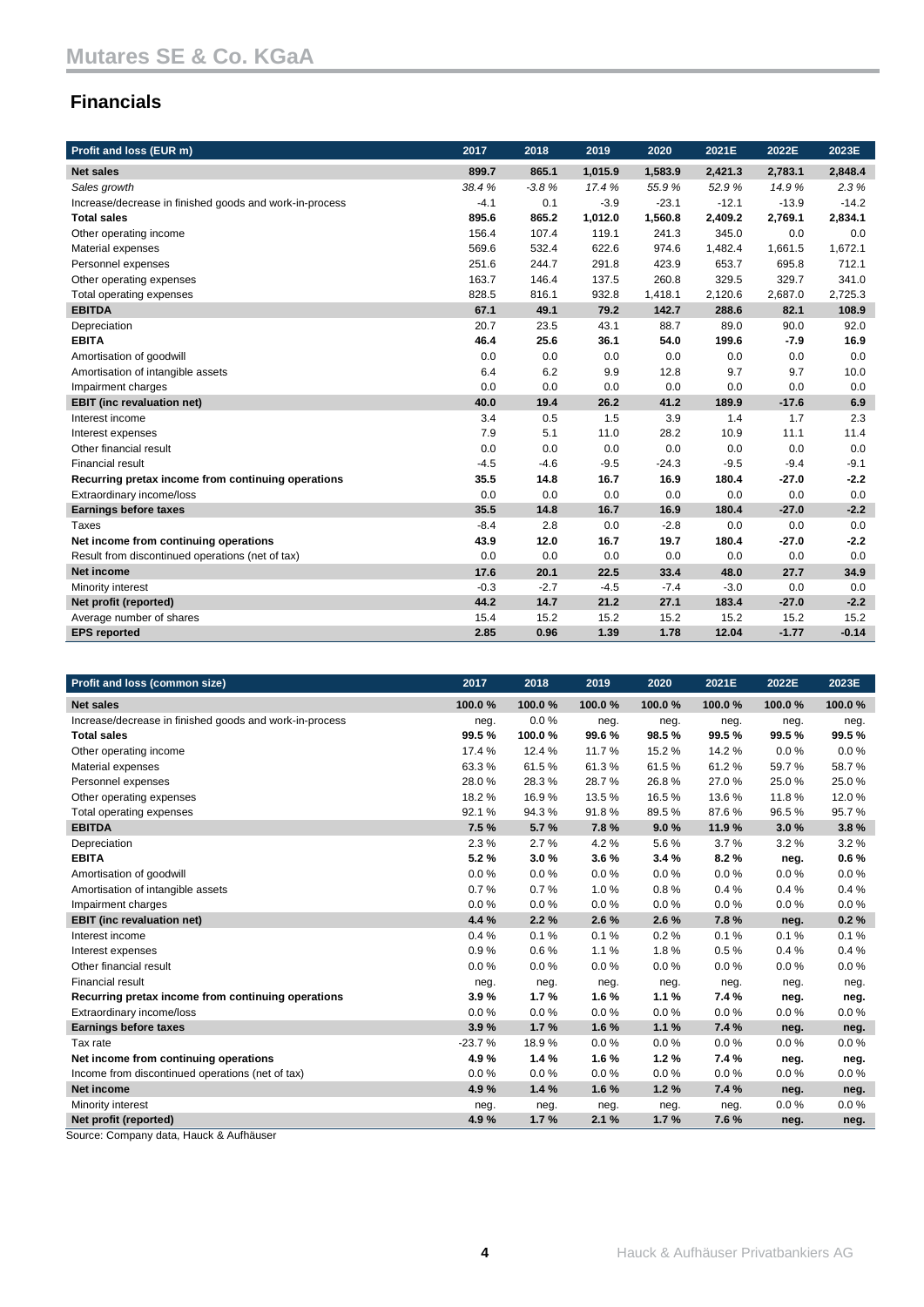| <b>Balance sheet (EUR m)</b>                              | 2017   | 2018  | 2019  | 2020    | 2021E   | 2022E   | 2023E   |
|-----------------------------------------------------------|--------|-------|-------|---------|---------|---------|---------|
| Intangible assets                                         | 35.7   | 41.4  | 58.7  | 76.0    | 81.3    | 72.6    | 63.6    |
| Property, plant and equipment                             | 170.6  | 133.3 | 296.2 | 390.0   | 412.6   | 352.6   | 290.6   |
| <b>Financial assets</b>                                   | 5.7    | 16.9  | 16.6  | 8.7     | 8.7     | 8.7     | 8.7     |
| <b>FIXED ASSETS</b>                                       | 212.0  | 191.6 | 371.5 | 474.7   | 502.6   | 433.9   | 362.9   |
| Inventories                                               | 131.0  | 100.8 | 134.0 | 203.5   | 269.0   | 309.2   | 316.5   |
| Accounts receivable                                       | 182.6  | 147.6 | 143.0 | 258.5   | 318.4   | 366.0   | 374.6   |
| Other current assets                                      | 37.2   | 69.4  | 96.5  | 226.2   | 226.2   | 226.2   | 226.2   |
| Liquid assets                                             | 98.9   | 108.1 | 79.7  | 145.3   | 167.2   | 214.6   | 296.1   |
| Deferred taxes                                            | 11.1   | 13.3  | 23.8  | 18.9    | 18.9    | 18.9    | 18.9    |
| Deferred charges and prepaid expenses                     | 0.0    | 0.0   | 0.0   | 0.0     | 0.0     | 0.0     | 0.0     |
| <b>CURRENT ASSETS</b>                                     | 460.8  | 439.2 | 477.0 | 852.5   | 999.8   | 1,134.9 | 1,232.3 |
| <b>TOTAL ASSETS</b>                                       | 672.8  | 630.8 | 848.5 | 1,327.2 | 1,502.4 | 1,568.8 | 1,595.2 |
| <b>SHAREHOLDERS EQUITY</b>                                | 166.4  | 180.7 | 185.3 | 190.3   | 230.9   | 240.7   | 257.0   |
| <b>MINORITY INTEREST</b>                                  | $-0.9$ | 27.4  | 22.9  | 16.9    | 13.9    | 13.9    | 13.9    |
| Long-term debt                                            | 104.1  | 92.6  | 197.1 | 318.4   | 328.4   | 328.4   | 328.4   |
| Provisions for pensions and similar obligations           | 102.7  | 47.0  | 87.3  | 116.1   | 116.1   | 116.1   | 116.1   |
| Other provisions                                          | 44.2   | 49.7  | 50.5  | 94.1    | 94.1    | 94.1    | 94.1    |
| <b>Non-current liabilities</b>                            | 251.0  | 189.3 | 334.9 | 528.6   | 538.6   | 538.6   | 538.6   |
| short-term liabilities to banks                           | 0.0    | 0.0   | 0.0   | 0.0     | 0.0     | 0.0     | 0.0     |
| Accounts payable                                          | 122.2  | 111.9 | 159.9 | 250.4   | 378.1   | 434.6   | 444.8   |
| Advance payments received on orders                       | 0.0    | 0.0   | 0.0   | 0.0     | 0.0     | 0.0     | 0.0     |
| Other liabilities (incl. from lease and rental contracts) | 124.7  | 115.1 | 130.4 | 289.5   | 289.5   | 289.5   | 289.5   |
| Deferred taxes                                            | 9.4    | 6.4   | 15.1  | 15.1    | 15.1    | 15.1    | 15.1    |
| Deferred income                                           | 0.0    | 0.0   | 0.0   | 36.3    | 36.3    | 36.3    | 36.3    |
| <b>Current liabilities</b>                                | 256.3  | 233.4 | 305.4 | 591.4   | 719.1   | 775.6   | 785.8   |
| <b>TOTAL LIABILITIES AND SHAREHOLDERS EQUITY</b>          | 672.8  | 630.8 | 848.5 | 1.327.2 | 1,502.4 | 1,568.8 | 1,595.2 |

| <b>Balance sheet (common size)</b>                        | 2017   | 2018   | 2019   | 2020   | 2021E  | 2022E  | 2023E  |
|-----------------------------------------------------------|--------|--------|--------|--------|--------|--------|--------|
| Intangible assets                                         | 5.3%   | 6.6%   | 6.9%   | 5.7%   | 5.4%   | 4.6%   | 4.0%   |
| Property, plant and equipment                             | 25.4%  | 21.1%  | 34.9%  | 29.4%  | 27.5%  | 22.5%  | 18.2%  |
| <b>Financial assets</b>                                   | 0.8%   | 2.7%   | 2.0%   | 0.7%   | 0.6%   | 0.6%   | 0.5%   |
| <b>FIXED ASSETS</b>                                       | 31.5 % | 30.4%  | 43.8%  | 35.8%  | 33.5%  | 27.7%  | 22.7%  |
| Inventories                                               | 19.5 % | 16.0%  | 15.8%  | 15.3%  | 17.9%  | 19.7%  | 19.8%  |
| Accounts receivable                                       | 27.1 % | 23.4 % | 16.9%  | 19.5%  | 21.2%  | 23.3%  | 23.5%  |
| Other current assets                                      | 5.5%   | 11.0%  | 11.4%  | 17.0%  | 15.1%  | 14.4%  | 14.2%  |
| Liquid assets                                             | 14.7%  | 17.1%  | 9.4%   | 11.0%  | 11.1%  | 13.7%  | 18.6%  |
| Deferred taxes                                            | 1.6%   | 2.1%   | 2.8%   | 1.4%   | 1.3%   | 1.2%   | 1.2%   |
| Deferred charges and prepaid expenses                     | 0.0%   | 0.0%   | 0.0%   | 0.0%   | 0.0%   | 0.0%   | 0.0%   |
| <b>CURRENT ASSETS</b>                                     | 68.5%  | 69.6%  | 56.2%  | 64.2%  | 66.5%  | 72.3%  | 77.3%  |
| <b>TOTAL ASSETS</b>                                       | 100.0% | 100.0% | 100.0% | 100.0% | 100.0% | 100.0% | 100.0% |
| <b>SHAREHOLDERS EQUITY</b>                                | 24.7%  | 28.6%  | 21.8%  | 14.3%  | 15.4 % | 15.3%  | 16.1%  |
| <b>MINORITY INTEREST</b>                                  | neg.   | 4.3%   | 2.7%   | 1.3%   | 0.9%   | 0.9%   | 0.9%   |
| Long-term debt                                            | 15.5%  | 14.7%  | 23.2%  | 24.0%  | 21.9%  | 20.9%  | 20.6%  |
| Provisions for pensions and similar obligations           | 15.3%  | 7.5%   | 10.3%  | 8.7%   | 7.7%   | 7.4%   | 7.3%   |
| Other provisions                                          | 6.6%   | 7.9%   | 6.0%   | 7.1%   | 6.3%   | 6.0%   | 5.9%   |
| <b>Non-current liabilities</b>                            | 37.3%  | 30.0%  | 39.5%  | 39.8%  | 35.8%  | 34.3%  | 33.8%  |
| short-term liabilities to banks                           | 0.0%   | 0.0%   | 0.0%   | 0.0%   | 0.0%   | 0.0%   | 0.0%   |
| Accounts payable                                          | 18.2%  | 17.7%  | 18.8%  | 18.9%  | 25.2%  | 27.7%  | 27.9%  |
| Advance payments received on orders                       | 0.0%   | 0.0%   | 0.0%   | 0.0%   | 0.0%   | 0.0%   | 0.0%   |
| Other liabilities (incl. from lease and rental contracts) | 18.5%  | 18.2%  | 15.4 % | 21.8%  | 19.3%  | 18.5%  | 18.2%  |
| Deferred taxes                                            | 1.4%   | 1.0%   | 1.8%   | 1.1%   | 1.0%   | 1.0%   | 0.9%   |
| Deferred income                                           | 0.0%   | 0.0%   | 0.0%   | 2.7%   | 2.4%   | 2.3%   | 2.3%   |
| <b>Current liabilities</b>                                | 38.1 % | 37.0%  | 36.0%  | 44.6%  | 47.9%  | 49.4%  | 49.3%  |
| <b>TOTAL LIABILITIES AND SHAREHOLDERS EQUITY</b>          | 100.0% | 100.0% | 100.0% | 100.0% | 100.0% | 100.0% | 100.0% |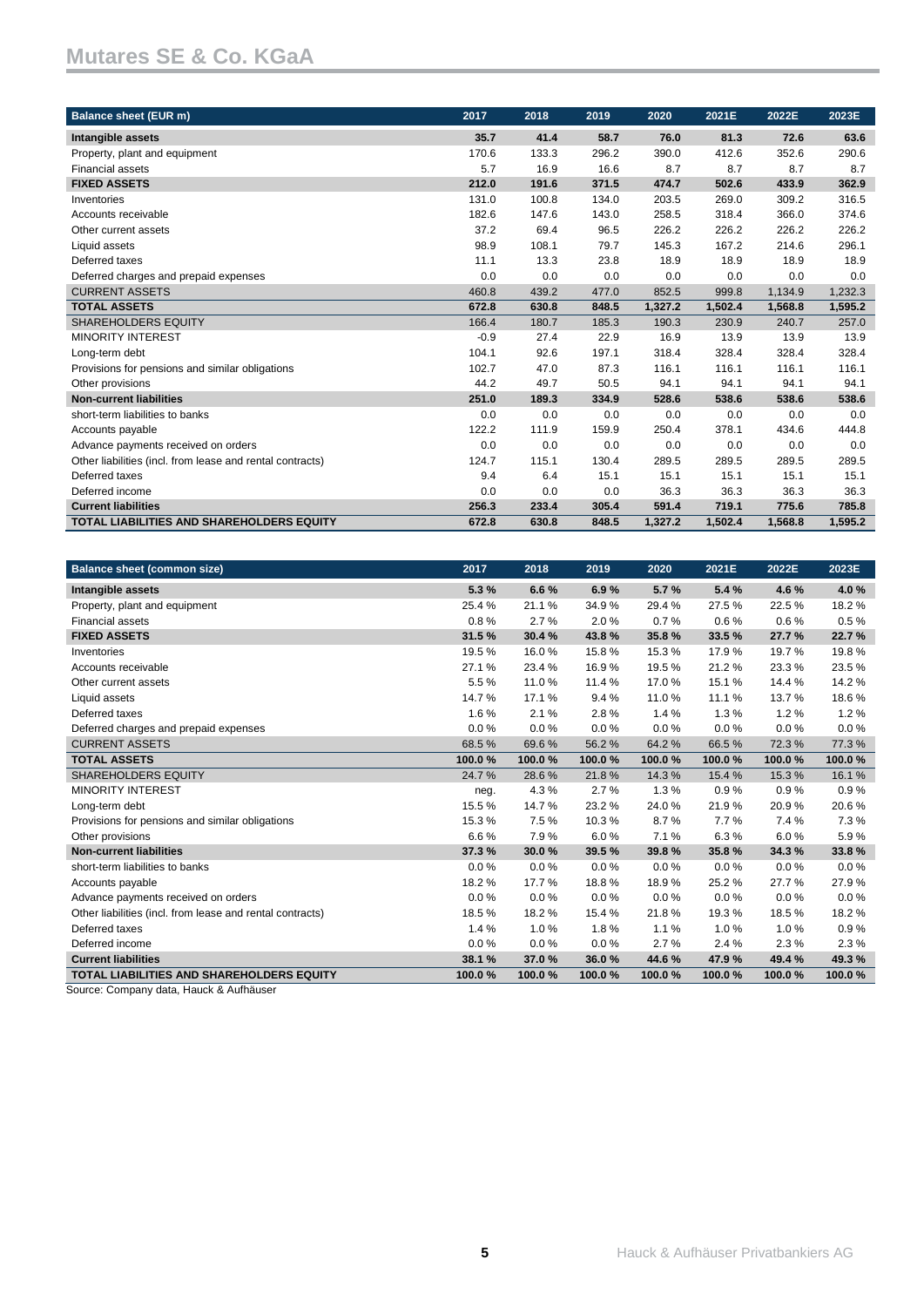| Cash flow statement (EUR m)                                               | 2017     | 2018    | 2019     | 2020     | 2021E    | 2022E   | 2023E   |
|---------------------------------------------------------------------------|----------|---------|----------|----------|----------|---------|---------|
| Net profit/loss                                                           | 43.9     | 12.0    | 16.7     | 19.7     | 180.4    | $-27.0$ | $-2.2$  |
| Depreciation of fixed assets (incl. leases)                               | 20.7     | 23.5    | 43.1     | 88.7     | 89.0     | 90.0    | 92.0    |
| Amortisation of goodwill                                                  | 0.0      | 0.0     | 0.0      | 0.0      | 0.0      | 0.0     | 0.0     |
| Amortisation of intangible assets                                         | 6.4      | 6.2     | 9.9      | 12.8     | 9.7      | 9.7     | 10.0    |
| Others                                                                    | $-117.6$ | $-85.1$ | $-127.6$ | $-191.9$ | $-345.0$ | 0.0     | 0.0     |
| Cash flow from operations before changes in w/c                           | $-46.6$  | $-43.4$ | $-57.9$  | $-70.7$  | $-65.9$  | 72.7    | 99.8    |
| Increase/decrease in inventory                                            | 34.3     | 13.0    | 20.1     | 13.4     | 25.0     | 26.9    | 30.9    |
| Increase/decrease in accounts receivable                                  | $-1.7$   | 39.0    | 34.4     | 14.3     | 15.0     | 31.8    | 36.6    |
| Increase/decrease in accounts payable                                     | $-0.1$   | $-31.2$ | $-1.9$   | 0.0      | 0.0      | 0.0     | 0.0     |
| Increase/decrease in other working capital positions                      | $-15.0$  | 11.5    | $-5.4$   | 0.0      | 0.0      | 0.0     | 0.0     |
| Increase/decrease in working capital                                      | 17.5     | 32.3    | 47.2     | 27.7     | 40.0     | 58.7    | 67.5    |
| Cash flow from operating activities                                       | $-29.1$  | $-11.1$ | $-10.7$  | $-43.0$  | $-25.9$  | 131.5   | 167.3   |
| <b>CAPEX</b>                                                              | 25.3     | 23.7    | 31.4     | 35.5     | 38.0     | 30.0    | 30.0    |
| Payments for acquisitions                                                 | $-27.4$  | $-19.4$ | $-32.6$  | $-78.6$  | $-73.6$  | 0.0     | 0.0     |
| <b>Financial investments</b>                                              | 0.0      | 0.0     | 0.0      | 0.0      | 0.0      | 0.0     | 0.0     |
| Income from asset disposals                                               | 21.6     | 1.1     | 43.2     | 8.3      | 55.0     | 0.0     | 0.0     |
| Cash flow from investing activities                                       | 23.7     | $-3.2$  | 44.4     | 51.4     | 90.6     | $-30.0$ | $-30.0$ |
| Cash flow before financing                                                | $-5.4$   | $-14.3$ | 33.7     | 8.4      | 22.9     | 22.9    | 22.9    |
| Increase/decrease in debt position                                        | 7.5      | 0.1     | $-0.1$   | 104.0    | 10.0     | 0.0     | 0.0     |
| Purchase of own shares                                                    | 0.0      | 3.0     | 0.0      | 2.5      | 0.0      | 0.0     | 0.0     |
| Capital measures                                                          | 0.0      | 46.9    | 0.0      | 0.0      | 0.0      | 0.0     | 0.0     |
| Dividends paid                                                            | 5.4      | 15.2    | 15.2     | 15.2     | 22.9     | 22.9    | 22.9    |
| Others                                                                    | 32.6     | $-5.3$  | $-47.1$  | $-28.4$  | $-29.8$  | $-31.3$ | $-32.9$ |
| Effects of exchange rate changes on cash                                  | 0.1      | 0.0     | 0.3      | $-0.7$   | 0.0      | 0.0     | 0.0     |
| Cash flow from financing activities                                       | 34.7     | 23.5    | $-62.4$  | 57.9     | $-42.7$  | $-54.2$ | $-55.7$ |
| Increase/decrease in liquid assets                                        | 29.4     | 9.2     | $-28.4$  | 65.6     | n/a      | n/a     | n/a     |
| Liquid assets at end of period<br>Course: Company data Hough & Authöriser | 98.9     | 108.1   | 79.7     | 145.3    | 167.2    | 214.6   | 296.1   |

Source: Company data, Hauck & Aufhäuser

| 2017   | 2018     | 2019   | 2020    | 2021E   | 2022E   | 2023E   |
|--------|----------|--------|---------|---------|---------|---------|
| 252.1  | 103.1    | 121.1  | 188.8   | 288.6   | 331.7   | 339.5   |
| 68.6%  | $-59.1%$ | 17.4 % | 55.9%   | 52.9%   | 14.9%   | $2.3\%$ |
| 601.8  | 709.4    | 833.0  | 1,298.8 | 1,985.4 | 2,282.1 | 2,335.7 |
| 21.7%  | 17.9%    | 17.4 % | 55.9%   | 52.9%   | 14.9%   | 2.3%    |
| 0.0    | 0.0      | 0.0    | 0.0     | 0.0     | 0.0     | 0.0     |
| n/a    | n/a      | n/a    | n/a     | n/a     | n/a     | n/a     |
| 0.0    | 0.0      | 0.0    | 0.0     | 0.0     | 0.0     | 0.0     |
| n/a    | n/a      | n/a    | n/a     | n/a     | n/a     | n/a     |
| 45.8   | 8.0      | 9.4    | 14.6    | 22.3    | 25.7    | 26.3    |
| 663.3% | $-82.6%$ | 17.4 % | 55.9%   | 52.9%   | 14.9%   | 2.3%    |
| 899.7  | 820.5    | 963.5  | 1,502.2 | 2,296.4 | 2,639.5 | 2,701.5 |
| 38.4 % | $-8.8%$  | 17.4 % | 55.9%   | 52.9%   | 14.9%   | 2.3%    |
|        |          |        |         |         |         |         |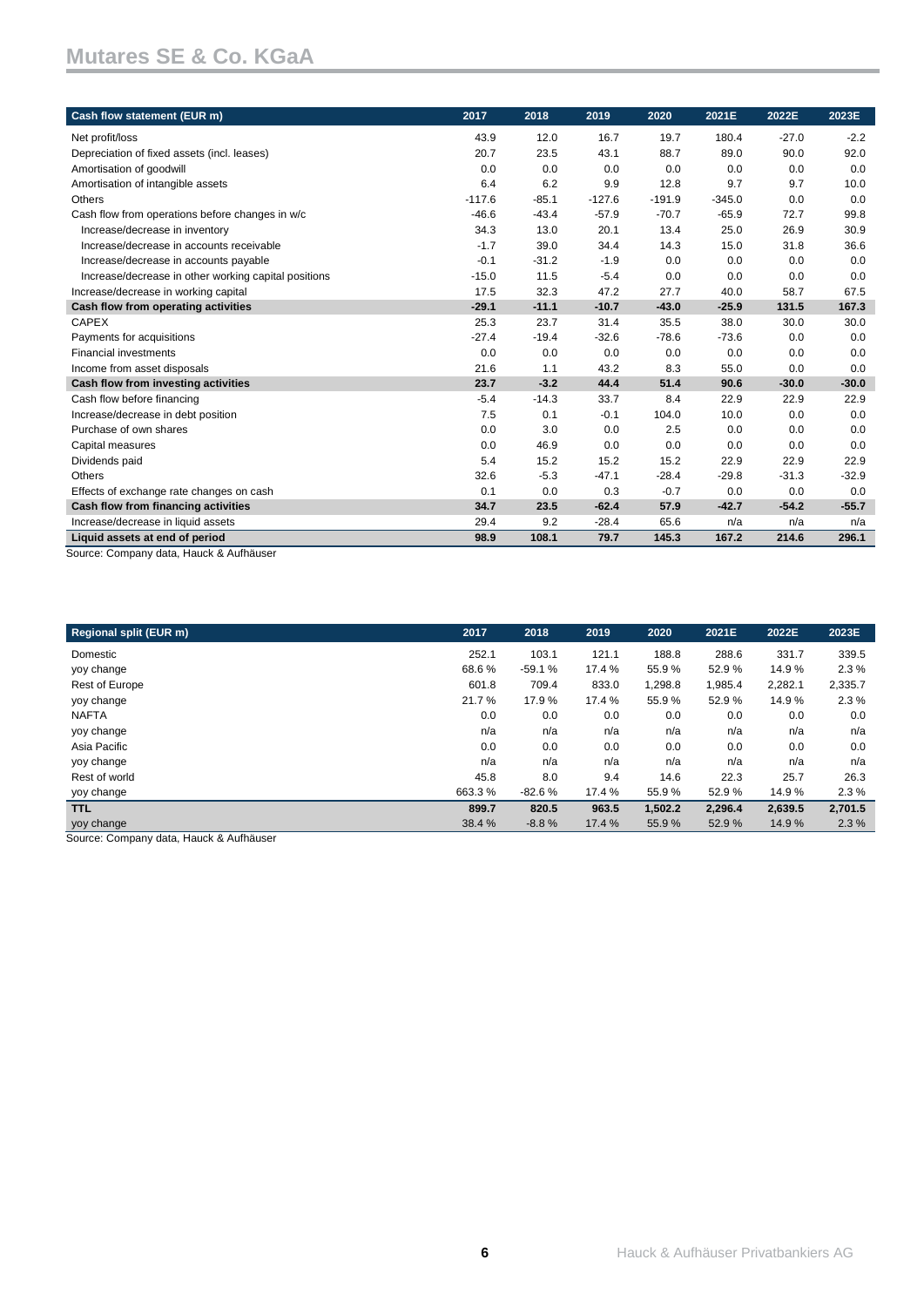| Key ratios (EUR m)                   | 2017    | 2018     | 2019    | 2020    | 2021E   | 2022E     | 2023E     |
|--------------------------------------|---------|----------|---------|---------|---------|-----------|-----------|
| P&L growth analysis                  |         |          |         |         |         |           |           |
| Sales growth                         | 38.4%   | $-3.8%$  | 17.4 %  | 55.9%   | 52.9%   | 14.9%     | 2.3%      |
| <b>EBITDA</b> growth                 | 32.9%   | $-26.8%$ | 61.3%   | 190.7%  | 264.3%  | $-42.4%$  | $-62.3%$  |
| EBIT growth                          | 15.6%   | $-51.5%$ | 35.1%   | 112.5%  | 624.7%  | $-142.7%$ | $-96.4%$  |
| EPS growth                           | 64.7%   | $-66.1%$ | 44.2%   | 84.5%   | 765.0%  | $-199.6%$ | $-101.2%$ |
| <b>Efficiency</b>                    |         |          |         |         |         |           |           |
| Total operating costs / sales        | 92.1%   | 94.3%    | 91.8%   | 89.5%   | 87.6%   | 96.5%     | 95.7%     |
| Sales per employee                   | 193.9   | 169.5    | 181.0   | 256.5   | 392.1   | 450.7     | 461.3     |
| EBITDA per employee                  | 14.5    | 9.6      | 14.1    | 23.1    | 46.7    | 13.3      | 17.6      |
| <b>Balance sheet analysis</b>        |         |          |         |         |         |           |           |
| Avg. working capital / sales         | 21.6%   | 19.0%    | 12.5%   | 11.0%   | 6.7%    | 8.1%      | 8.0%      |
| Inventory turnover (sales/inventory) | 6.9     | 8.6      | 7.6     | 7.8     | 9.0     | 9.0       | 9.0       |
| Trade debtors in days of sales       | 74.1    | 62.3     | 51.4    | 59.6    | 48.0    | 48.0      | 48.0      |
| A/P turnover [(A/P*365)/sales]       | 49.6    | 47.2     | 57.5    | 57.7    | 57.0    | 57.0      | 57.0      |
| Cash conversion cycle (days)         | 79.7    | 54.7     | 36.2    | 42.0    | 21.1    | 20.5      | 20.0      |
| <b>Cash flow analysis</b>            |         |          |         |         |         |           |           |
| Free cash flow                       | $-54.4$ | $-34.8$  | $-42.1$ | $-78.5$ | $-63.9$ | 101.5     | 137.3     |
| Free cash flow/sales                 | $-6.0%$ | $-4.0%$  | $-4.1%$ | $-5.0%$ | $-2.6%$ | 3.6%      | 4.8%      |
| FCF / net profit                     | neg.    | neg.     | neg.    | neg.    | neg.    | neg.      | neg.      |
| Capex / depn                         | 93.4 %  | 79.8%    | 59.2%   | 35.0%   | 38.5%   | 30.1 %    | 29.4 %    |
| Capex / maintenance capex            | 140.7%  | 52.5%    | 139.2 % | 49.3%   | 38.5%   | 30.1%     | 29.4%     |
| Capex / sales                        | n/a     | n/a      | n/a     | n/a     | n/a     | n/a       | n/a       |
| <b>Security</b>                      |         |          |         |         |         |           |           |
| Net debt                             | 107.9   | 31.5     | 204.7   | 289.2   | 277.3   | 229.9     | 148.4     |
| Net Debt/EBITDA                      | 1.6     | 0.6      | 2.6     | 2.0     | 1.0     | 2.8       | 1.4       |
| Net debt / equity                    | 0.6     | 0.2      | 1.1     | 1.5     | 1.2     | 1.0       | 0.6       |
| Interest cover                       | 5.1     | 3.8      | 2.4     | 1.5     | 17.4    | 0.0       | 0.6       |
| Dividend payout ratio                | 34.5%   | 103.6%   | 71.9%   | 84.3%   | 12.5%   | 100.0%    | 100.0%    |
| <b>Asset utilisation</b>             |         |          |         |         |         |           |           |
| Capital employed turnover            | 2.2     | 2.2      | 1.9     | 2.2     | 3.1     | 3.5       | 3.5       |
| Operating assets turnover            | 2.5     | 3.2      | 2.5     | 2.6     | 3.9     | 4.7       | 5.3       |
| Plant turnover                       | 5.3     | 6.5      | 3.4     | 4.1     | 5.9     | 7.9       | 9.8       |
| Inventory turnover (sales/inventory) | 6.9     | 8.6      | 7.6     | 7.8     | 9.0     | 9.0       | 9.0       |
| <b>Returns</b>                       |         |          |         |         |         |           |           |
| <b>ROCE</b>                          | 10.8%   | 4.8%     | 5.6%    | 7.3%    | 28.6%   | $-2.3%$   | 0.9%      |
| <b>ROE</b>                           | 26.6%   | 8.1%     | 11.4%   | 14.3%   | 79.4%   | $-11.2%$  | $-0.9%$   |
| Other                                |         |          |         |         |         |           |           |
| Interest paid / avg. debt            | 9.7%    | 5.2%     | 7.6%    | 13.7%   | 4.1%    | 3.4%      | 3.5%      |
| No. employees (average)              | 4639    | 5103     | 5613    | 6175    | 6175    | 6175      | 6175      |
| Number of shares                     | 15.4    | 15.2     | 15.2    | 15.2    | 15.2    | 15.2      | 15.2      |
| <b>DPS</b>                           | 1.0     | 1.0      | 1.0     | 1.5     | 1.5     | 1.5       | 1.5       |
| <b>EPS</b> reported                  | 2.85    | 0.96     | 1.39    | 1.78    | 12.04   | $-1.77$   | $-0.14$   |
| <b>Valuation ratios</b>              |         |          |         |         |         |           |           |
| P/BV                                 | $2.2\,$ | 2.0      | 1.9     | 1.9     | 1.6     | $1.5$     | 1.4       |
| EV/sales                             | 0.5     | 0.5      | 0.6     | 0.4     | 0.3     | 0.2       | $0.2\,$   |
| EV/EBITDA                            | 7.0     | 8.0      | 7.1     | 4.5     | 2.2     | 7.2       | 4.7       |
| EV/EBITA                             | 10.1    | 15.3     | 15.6    | 12.0    | 3.2     | $-75.0$   | 30.1      |
| EV/EBIT                              | 11.7    | 20.2     | 21.5    | 15.7    | 3.4     | $-33.5$   | 73.8      |
| EV/FCF                               | $-8.6$  | $-11.2$  | $-13.4$ | $-8.3$  | $-10.0$ | 5.8       | 3.7       |
| Adjusted FCF yield                   | 10.9%   | 4.8%     | 5.0%    | 6.9%    | 26.7%   | $-2.6%$   | 1.2%      |
| Dividend yield                       | 4.2%    | 4.2%     | 4.2%    | 6.4%    | 6.4%    | 6.4%      | 6.4%      |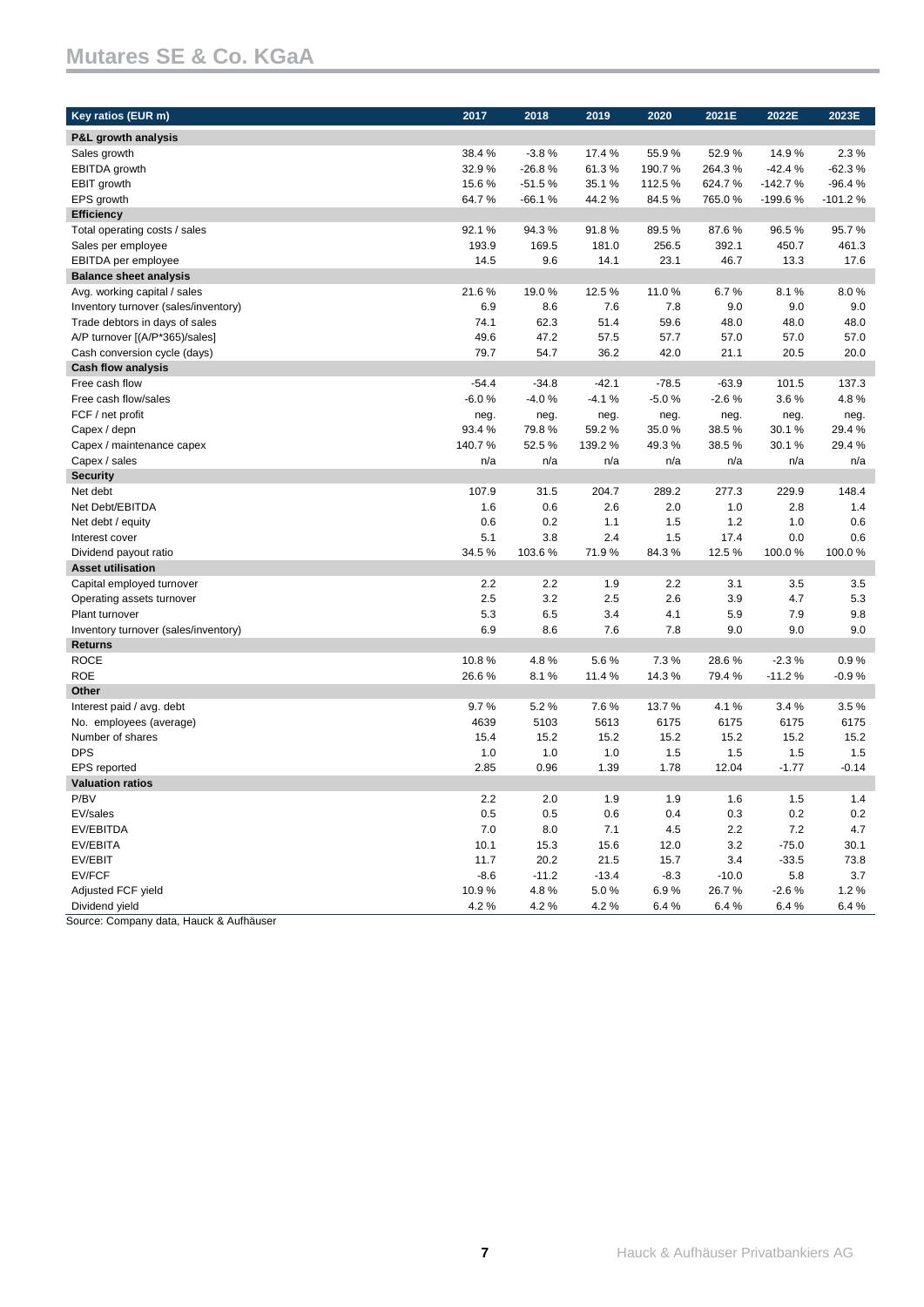**Disclosures regarding research publications of Hauck & Aufhäuser Privatbankiers AG pursuant to section 85 of the German Securities Trading Act (WpHG) and distributed in the UK under the Temporary Permission Regime for EEA firms, subject to the FCA requirements on research recommendation disclosures**

It is essential that any research recommendation is fairly presented and discloses interests of indicates relevant conflicts of interest. Pursuant to section 85 of the German Securities Trading Act (WpHG) a research report has to point out possible conflicts of interest in connection with the analysed company. Further to this, under the FCA's rules on research recommendations, any conflicts of interest in connection with the recommendation must be disclosed. A conflict of interest is presumed to exist in particular if Hauck & Aufhäuser Privatbankiers AG

- (1) or any other person belonging to the same group with that person (as part of a consortium) within the past twelve months, acquired the financial instruments of the analysed company,
- (2) or any other person belonging to the same group with that person has entered into an agreement on the production of the research report with the analysed company,
- (3) has, within the past twelve months, been party to an agreement on the provision of investment banking services with the analysed company or have received services or a promise of services under the term of such an agreement,
- (4) holds a) 5% or more of the share capital of the analysed company, or b) the analysed company holds 5% or more of the share capital of Hauck & Aufhäuser Privatbankiers AG or its affiliate(s),
- (5) holds a net long (a) or a net short (b) position of 0.5% of the outstanding share capital of the analysed company or derivatives thereof,
- (6) or any other person belonging to the same group with that person is a market maker or liquidity provider in the financial instruments of the issuer,
- (7) or the analyst has any other significant financial interests relating to the analysed company such as, for example, exercising mandates in the interest of the analysed company or a significant conflict of interest with respect to the issuer,
- (8) The research report has been made available to the company prior to its publication. Thereafter, only factual changes have been made to the report.

**Conflicts of interest that existed at the time when this research report was published**:

| Company               | <b>Disclosure</b> |
|-----------------------|-------------------|
| Mutares SE & Co. KGaA | 2, 6, 8           |

## **Historical target price and rating changes for Mutares SE & Co. KGaA in the last 12 months**

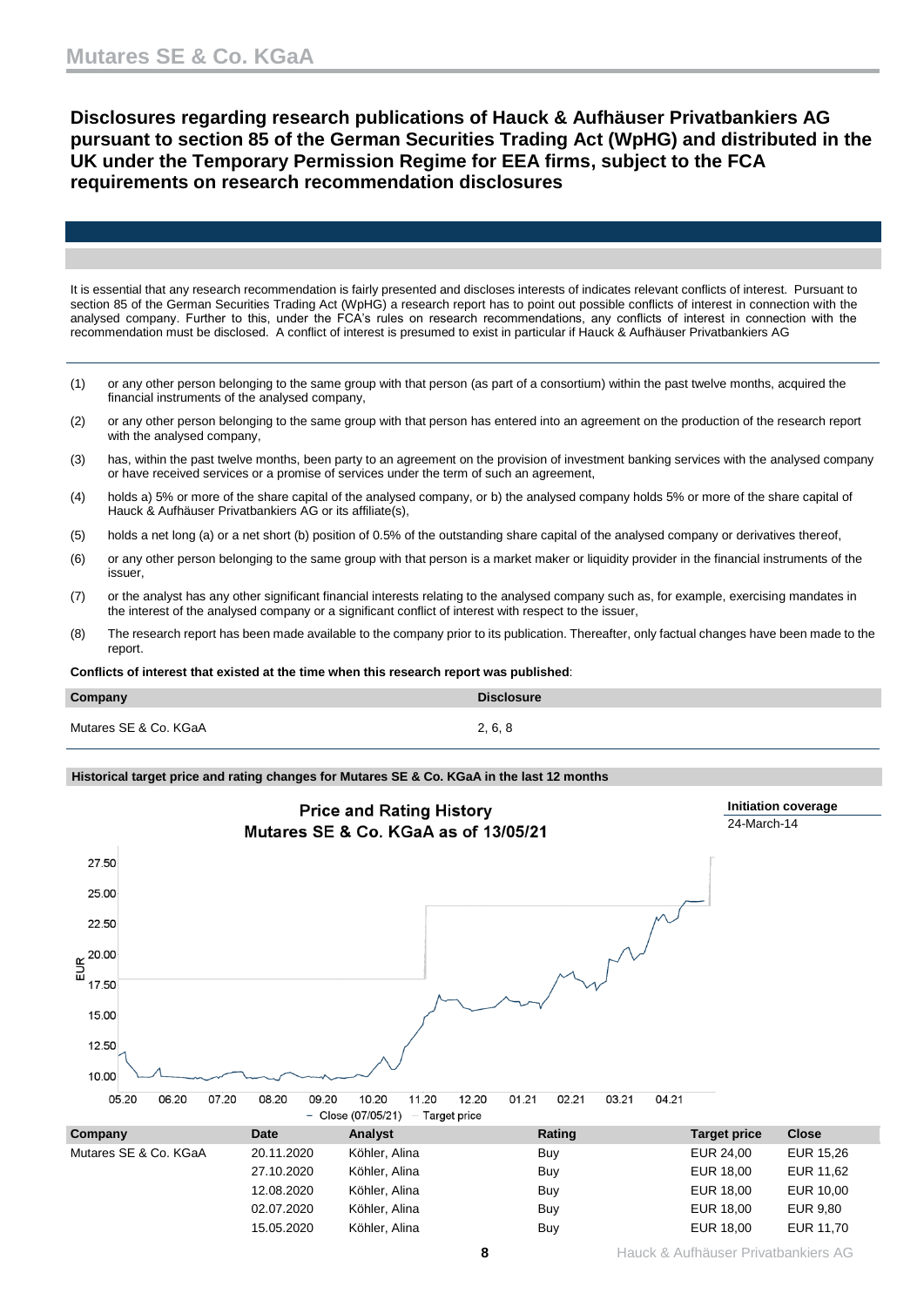## **Hauck & Aufhäuser distribution of ratings and in proportion to investment banking services**

| Buv  | 72.90 % | 79.31 %   |
|------|---------|-----------|
| Sell | 7.10 %  | $0.00 \%$ |
| Hold | 20.00 % | 20.69 %   |

Date of publication creation: 14/05/2021 08:01 AM

Date of publication dissemination: 14/05/2021 08:17 AM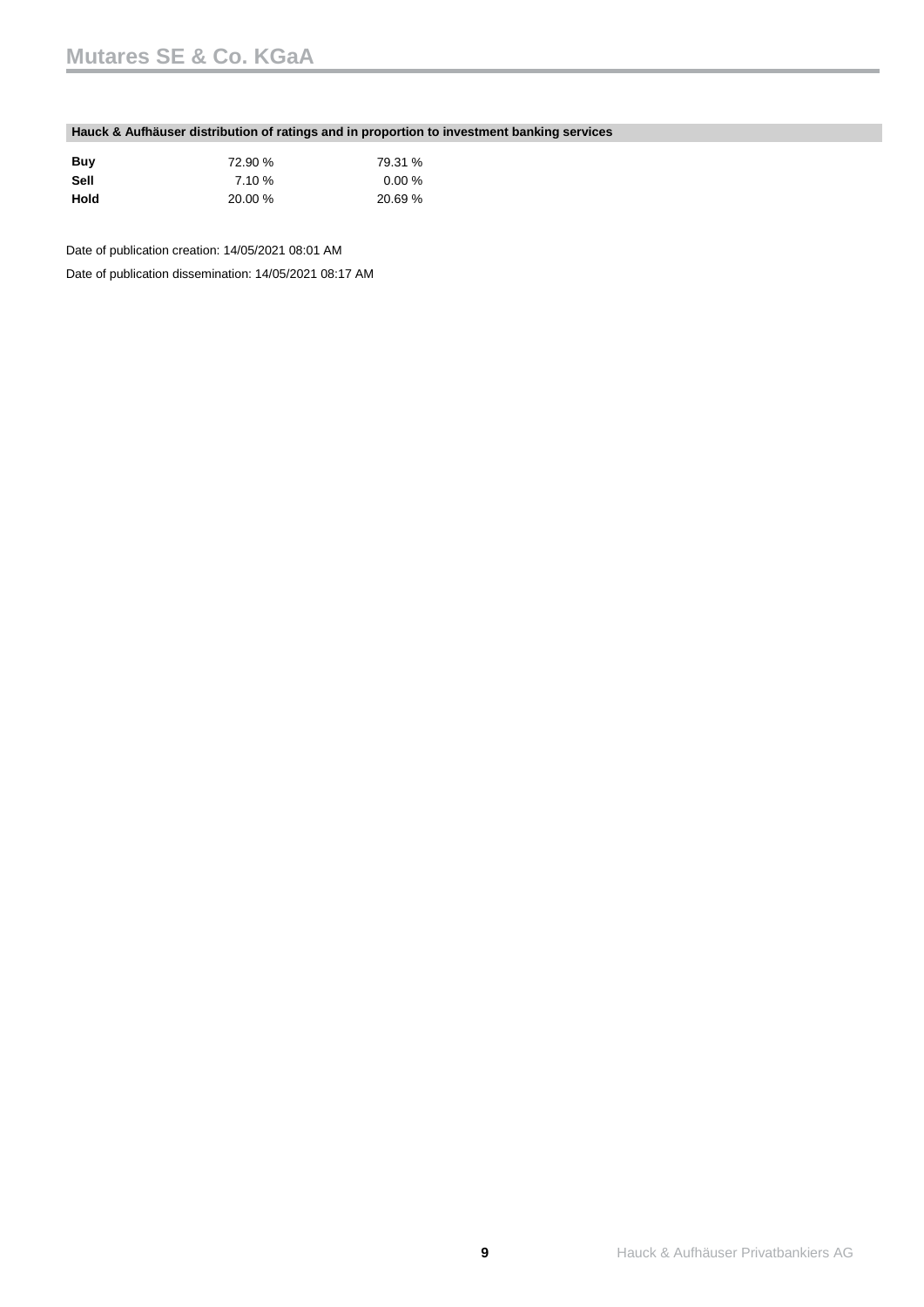## **1. General Information/Liabilities**

This research report has been produced for the information purposes of institutional investors only, and is not in any way a personal recommendation, offer or solicitation to buy or sell the financial instruments mentioned herein. The document is confidential and is made available by Hauck & Aufhäuser Privatbankiers AG, exclusively to selected recipients [in DE, GB, FR, CH, US, UK, Scandinavia, and Benelux or, in individual cases, also in other countries]. A distribution to private investors in the sense of the German Securities Trading Act (WpHG) is excluded. It is not allowed to pass the research report on to persons other than the intended recipient without the permission of Hauck & Aufhäuser Privatbankiers AG. Reproduction of this document, in whole or in part, is not permitted without prior permission Hauck & Aufhäuser Privatbankiers AG. All rights reserved.

Under no circumstances shall Hauck & Aufhäuser Privatbankiers AG, any of its employees involved in the preparation, have any liability for possible errors or incompleteness of the information included in this research report – neither in relation to indirect or direct nor consequential damages. Liability for damages arising either directly or as a consequence of the use of information, opinions and estimates is also excluded. Past performance of a financial instrument is not necessarily indicative of future performance.

### **2. Responsibilities**

This research report was prepared by the research analyst named on the front page (the "Producer"). The Producer is solely responsible for the views and estimates expressed in this report. The report has been prepared independently. The content of the research report was not influenced by the issuer of the analysed financial instrument at any time. It may be possible that parts of the research report were handed out to the issuer for information purposes prior to the publication without any major amendments being made thereafter.

### **3. Organisational Requirements**

Hauck & Aufhäuser Privatbankiers AG took internal organisational and regulative precautions to avoid or accordingly disclose possible conflicts of interest in connection with the preparation and distribution of the research report. All members of Hauck & Aufhäuser Privatbankiers AG involved in the preparation of the research report are subject to internal compliance regulations. No part of the Producer's compensation is directly or indirectly related to the preparation of this financial analysis. In case a research analyst or a closely related person is confronted with a conflict of interest, the research analyst is restricted from covering this company.

### **4. Information Concerning the Methods of Valuation/Update**

The determination of the fair value per share, i.e. the price target, and the resultant rating is done on the basis of the adjusted free cash flow (adj. FCF) method and on the basis of the discounted cash flow – DCF model. Furthermore, a peer group comparison is made.

The adj. FCF method is based on the assumption that investors purchase assets only at a price (enterprise value) at which the operating cash flow return after taxes on this investment exceeds their opportunity costs in the form of a hurdle rate of 7.5%. The operating cash flow is calculated as EBITDA less maintenance capex and taxes.

Within the framework of the DCF approach, the future free cash flows are calculated initially on the basis of a fictitious capital structure of 100% equity, i.e. interest and repayments on debt capital are not factored in initially. The adjustment towards the actual capital structure is done by discounting the calculated free cash flows with the weighted average cost of capital (WACC), which takes into account both the cost of equity capital and the cost of debt. After discounting, the calculated total enterprise value is reduced by the interest-bearing debt capital in order to arrive at the equity value.

Hauck & Aufhäuser Privatbankiers AG uses the following three-step rating system for the analysed companies:

Buy: Sustainable upside potential of more than 10% within 12 months Sell: Sustainable downside potential of more than 10% within 12 months. Hold: Upside/downside potential is limited. No immediate catalyst visible.

NB: The ratings of Hauck & Aufhäuser Privatbankiers AG are not based on a performance that is expected to be "relative" to the market.

The decision on the choice of the financial instruments analysed in this document was solely made by Hauck & Aufhäuser Privatbankiers AG. The opinions and estimates in this research report are subject to change without notice. It is within the discretion of Hauck & Aufhäuser Privatbankiers AG whether and when it publishes an update to this research report, but in general updates are created on a regular basis, after 6 months at the latest. A sensitivity analysis is included and published in company's initial studies.

#### **5. Major Sources of Information**

Part of the information required for this research report was made available by the issuer of the financial instrument. Furthermore, this report is based on publicly available sources (such as, for example, Bloomberg, Reuters, VWD-Trader and the relevant daily press) believed to be reliable. Hauck & Aufhäuser Privatbankiers AG has checked the information for plausibility but not for accuracy or completeness.

## **6. Competent Supervisory Authority**

Hauck & Aufhäuser Privatbankiers AG are under supervision of the BaFin – German Federal Financial Supervisory Authority Bundesanstalt für Finanzdienstleistungsaufsicht), Graurheindorfer Straße 108, 53117 Bonn and Marie-Curie-Straße 24 – 28, 60439 Frankfurt a.M.

This document is distributed in the UK under the Temporary Permission Regime for EEA firms and in compliance with the applicable FCA requirements.

#### **7. Specific Comments for Recipients Outside of Germany**

This research report is subject to the law of the Federal Republic of Germany. The distribution of this information to other states in particular to the USA, Canada, Australia and Japan may be restricted or prohibited by the laws applicable within this state.

#### **8. Miscellaneous**

According to Article 4(1) No. i of the delegated regulation 2016/958 supplementing regulation 596/2014 of the European Parliament, further information regarding investment recommendations of the last 12 months are published under: https://www.hauck-aufhaeuser.com/en/investment-banking/equities#institutionalresearch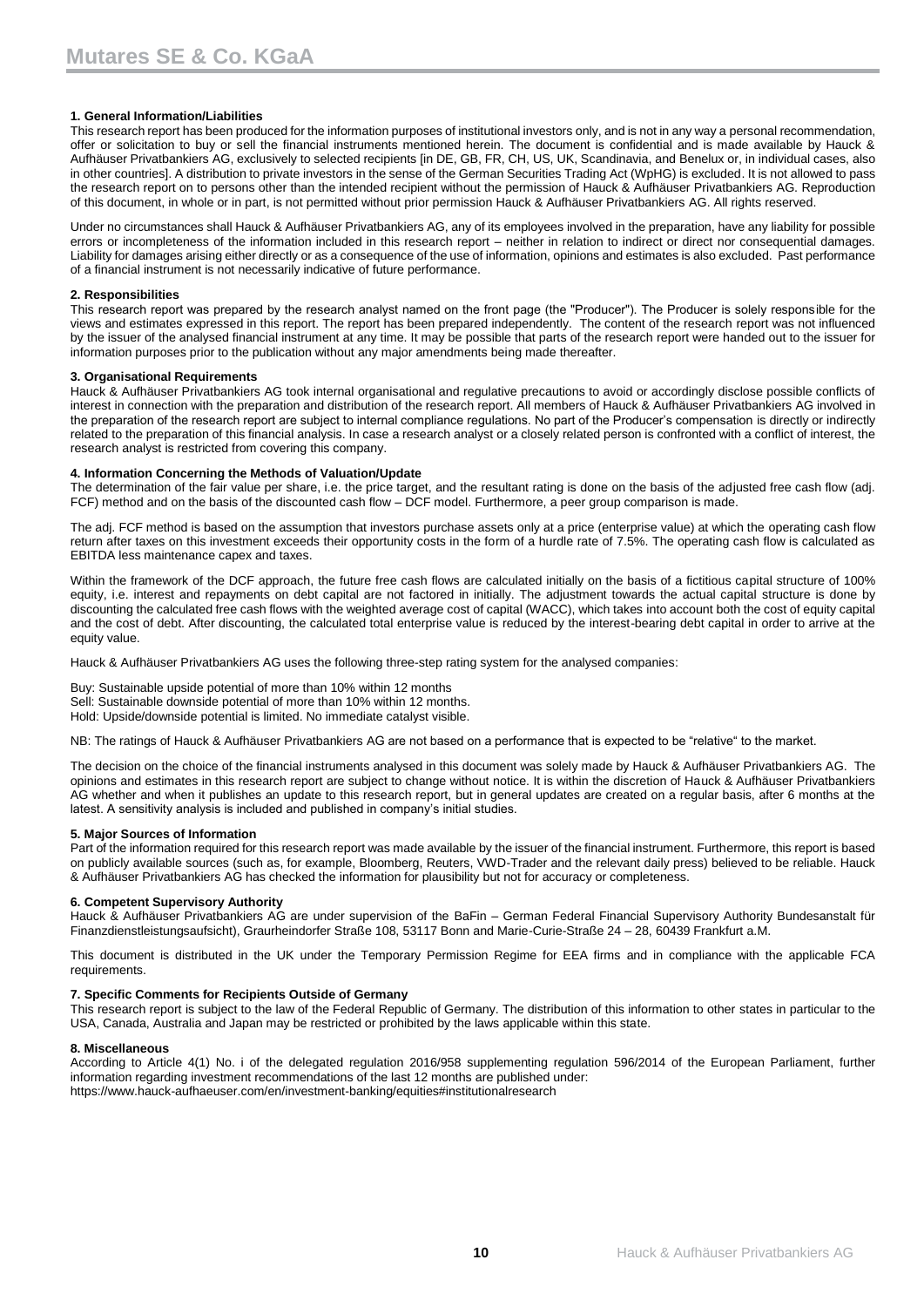## **Disclosures for U.S. persons only**

This research report is a product of HAUCK & AUFHÄUSER PRIVATBANKIERS AG, which is the employer of the research analyst(s) who has prepared the research report. The research analyst(s) preparing the research report is/are resident outside the United States (U.S.) and are not associated persons of any U.S. regulated broker-dealer and therefore the analyst(s) is/are not subject to supervision by a U.S. broker-dealer, and is/are not required to satisfy the regulatory licensing requirements of FINRA or required to otherwise comply with U.S. rules or regulations regarding, among other things, communications with a subject company, public appearances and trading securities held by a research analyst account.

This report is intended for distribution by HAUCK & AUFHÄUSER PRIVATBANKIERS AG, only to "Major Institutional Investors" as defined by Rule 15a-6(b)(4) of the U.S. Securities and Exchange Act, 1934 (the Exchange Act) and interpretations thereof by U.S. Securities and Exchange Commission (SEC) in reliance on Rule 15a 6(a)(2). If the recipient of this report is not a Major Institutional Investor as specified above, then it should not act upon this report and return the same to the sender. Further, this report may not be copied, duplicated and/or transmitted onward to any U.S. person, which is not the Major Institutional Investor.

In reliance on the exemption from registration provided by Rule 15a-6 of the Exchange Act and interpretations thereof by the SEC in order to conduct certain business with Major Institutional Investors, HAUCK & AUFHÄUSER PRIVATBANKIERS AG, has entered into an agreement with a U.S. registered broker-dealer, Marco Polo Securities Inc. ("Marco Polo"). Transactions in securities discussed in this research report should be effected through Marco Polo or another U.S. registered broker dealer.